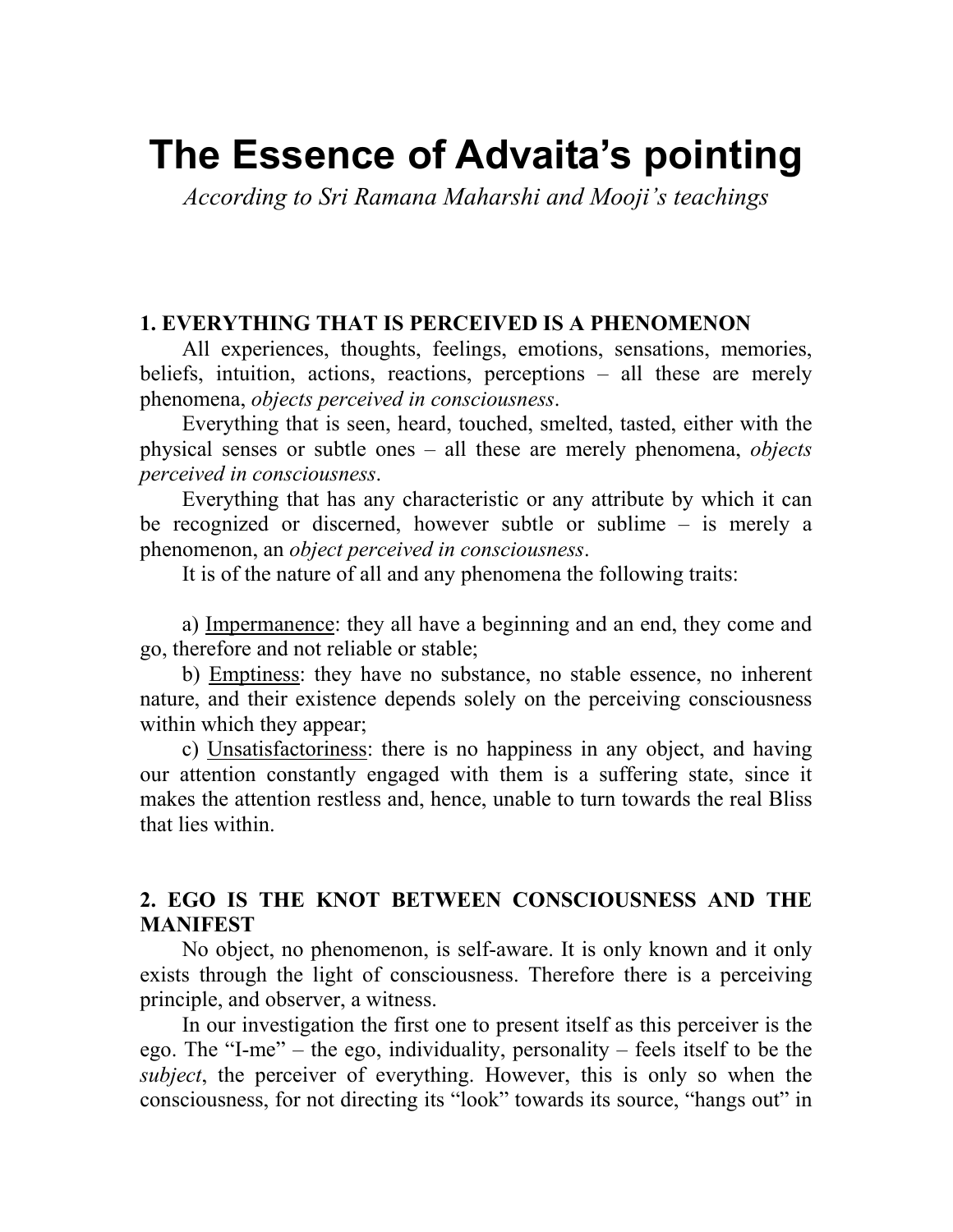the apparent perceiver. Upon enquiry it is seen that this "I-me" is also perceived – having attributes, limitations, and arising and setting (like in sleep) – therefore it is in fact an object, not the true subject.

The I-me is thus seen as a limited entity, a concept, which by its power of working on the basis of the reflected light that emanates from consciousness, take itself to be the source of consciousness. Looking outside and engaging in the phenomenon that it perceives and the concepts that it has built around its existence, it strengthens this misapprehension. This is samsara.

Ego is also consciousness, but consciousness wearing limitations that are not original to it. These limitations themselves are objects perceived in consciousness, but this is not noted in the beginning.

#### 3. DISSOLUTION OF THE FALSE IS EFFECTED BY ENQUIRY OR SURRENDER.

When, fatigued with the experience of existence as an "entity" and all the suffering inherent in this outlook, the I-me starts looking for "transcendence" – which may also take the form of a search for Peace, Freedom, Love or Happiness – it has two main means to dissolve itself: enquiry or surrender.

All other spiritual practices that not enquiry or surrender do not lead to the dissolution of the ego – since they are done by the ego and with the assumption that the individuality is real, without questioning it – but only to its purification, resulting in a sattvic mind and a pure and happy life. Only a sattvic mind can really go the whole way with enquiry or surrender, so these practices are also useful. For those that are directly drawn to enquiry or surrender, however, these are shortcuts that will both purify the mind as well as tackle the primary ignorance.

Enquiry can be made in the following fashions:

a) Questioning "Who am I?", "What am I?" or "Whence am I?"

When asked to present itself, when asked to enquiry about its nature, the I-me is guided to direct its attention to itself, and thus sees that it is only a phenomenon. Now there is the subtle perceiving that even the I is an object, and this perception takes place in consciousness. With this the attention is now abiding in its source.

b) Holding on to the feeling of "I AM"

Keeping the attention only holding onto the simple feeling of existing, the I Am-ness or I-ness, the pure being. Like this the attention is restrained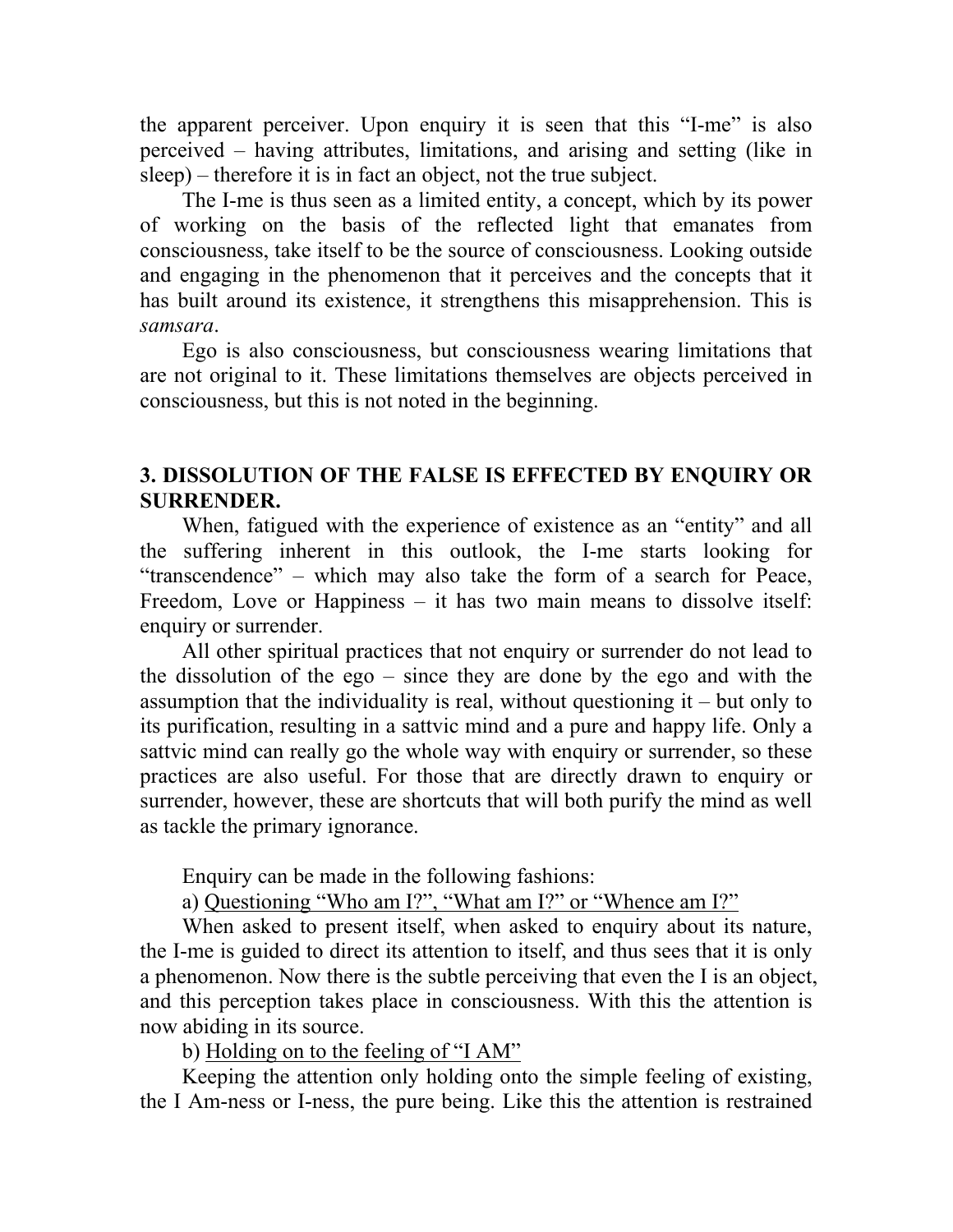from forming association with any other phenomenon that arises in the mind (as mind). Thus the attention is now abiding in its source. It is also called "self-attention", "self-abidance" or "keeping quiet" (summa iru).

This first approach is especially powerful to meet any phenomenon that arises in the mind/heart of the enquirer that has any personal taste about it, or that is more loud. Otherwise the second is more direct and simple, always accessible – just turn away your attention from everything and keep it in being.

The practice of rejecting everything as "not me, not mine, not this" (*neti*, neti) can be said to be a negative aspect of the enquiry, while holding onto I AM is the positive one. Hence, *neti-neti* is not so direct, though it can be a powerful aid in some times in the way.

Surrender happens when the ego, recognizing its own helplessness and feeling the presence of a Higher Power, voluntarily surrenders all its feeling of "I", "my" and "mine" to that Power – which can be regarded as a personal God, the impersonal God, the Guru, the Self, etc. Like this the shell of illusion is broken by the refusal of taking the "I" or "mine" back in again, since they now belong to the Supreme.

Both surrender and enquiry are to be practiced at all moments of one's life, thought putting daily some minutes aside in the morning and night only to be with it can be of a great help.

In any case, when the sense of a personal self starts dissolving, then the consciousness that was formerly playing out as an individual – under the spell of identifying a body and mind in the universe that is manifesting within it as "me" – begins to "return home" or realize its Nature State, the stateless state.

# 4. WHEN CONSCIOUSNESS IS EMPTY, ITS SOURCE IS REVEALED.

Even the dissolution of the ego – this process and all the feelings that arise in it and as a result of it – is a phenomenal play watched in consciousness.

Now, when consciousness is abiding in itself, as itself, the state of I AM prevails, and no suffering or conflict is again experienced/perceived. The body-mind that were "left behind" are "taken over" by the Universal Will, that moves it about in harmony according to its destiny, and one knows nothing of it.